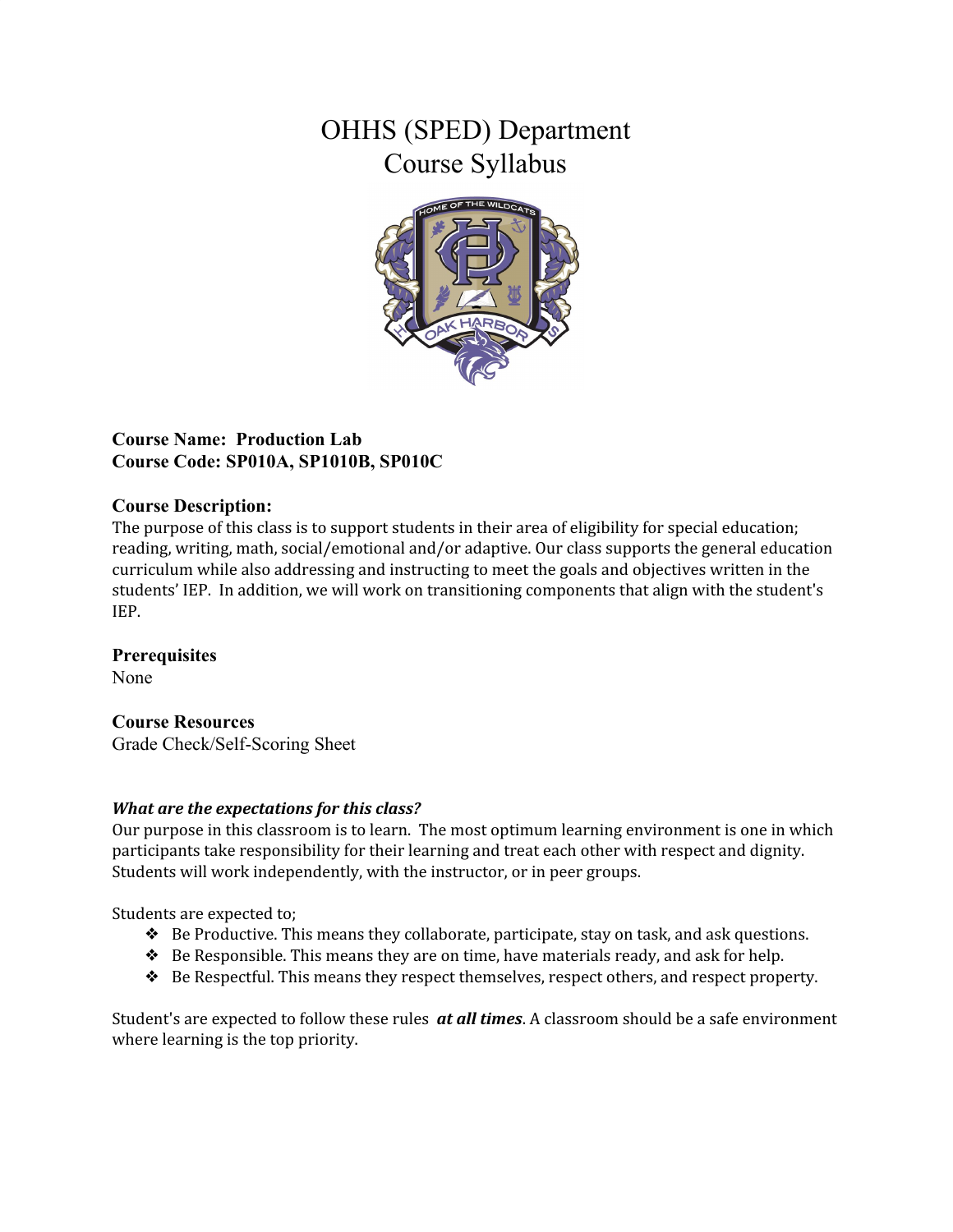#### *Classroom Procedures:*

It is the expectation that students arrive to class with required materials and are ready to learn. We will work from bell to bell. Students need to read and follow the purpose and plan for the day listed on the front board. **This is not a study hall**; there will be opportunities to do work from their other classes but we will work on IEP goals as well.

#### *Grading:*

We realize that student effort and participation are crucial to success in the classroom. We will be observing, recording, and evaluating student effort and participation on a regular basis to assist students in reaching an acceptable level of proficiency. Please refer to the Academic Dishonesty section of the student handbook. Plagiarism of any kind will not be tolerated and will result in a zero and/or referral to the office.

| <b>Regular Scale</b> |                  |
|----------------------|------------------|
| <b>Letter Grade</b>  | Percentage       |
| $\mathbf{A}$         | 93% and Above    |
| $A -$                | 90%-92.99%       |
| $B+$                 | 87%-89.99%       |
| $\bf{B}$             | 83%-86.99%       |
| $B-$                 | 80-82.99%        |
| $C+$                 | 77%-79.99%       |
| $\mathbf C$          | 73-76.99%        |
| $C-$                 | 70-72.99%        |
| $D+$                 | 67%-69.99%       |
| D                    | 60%-66.99%       |
| $\mathbf F$          | 59.99% and Below |

## **Grading Scale:**